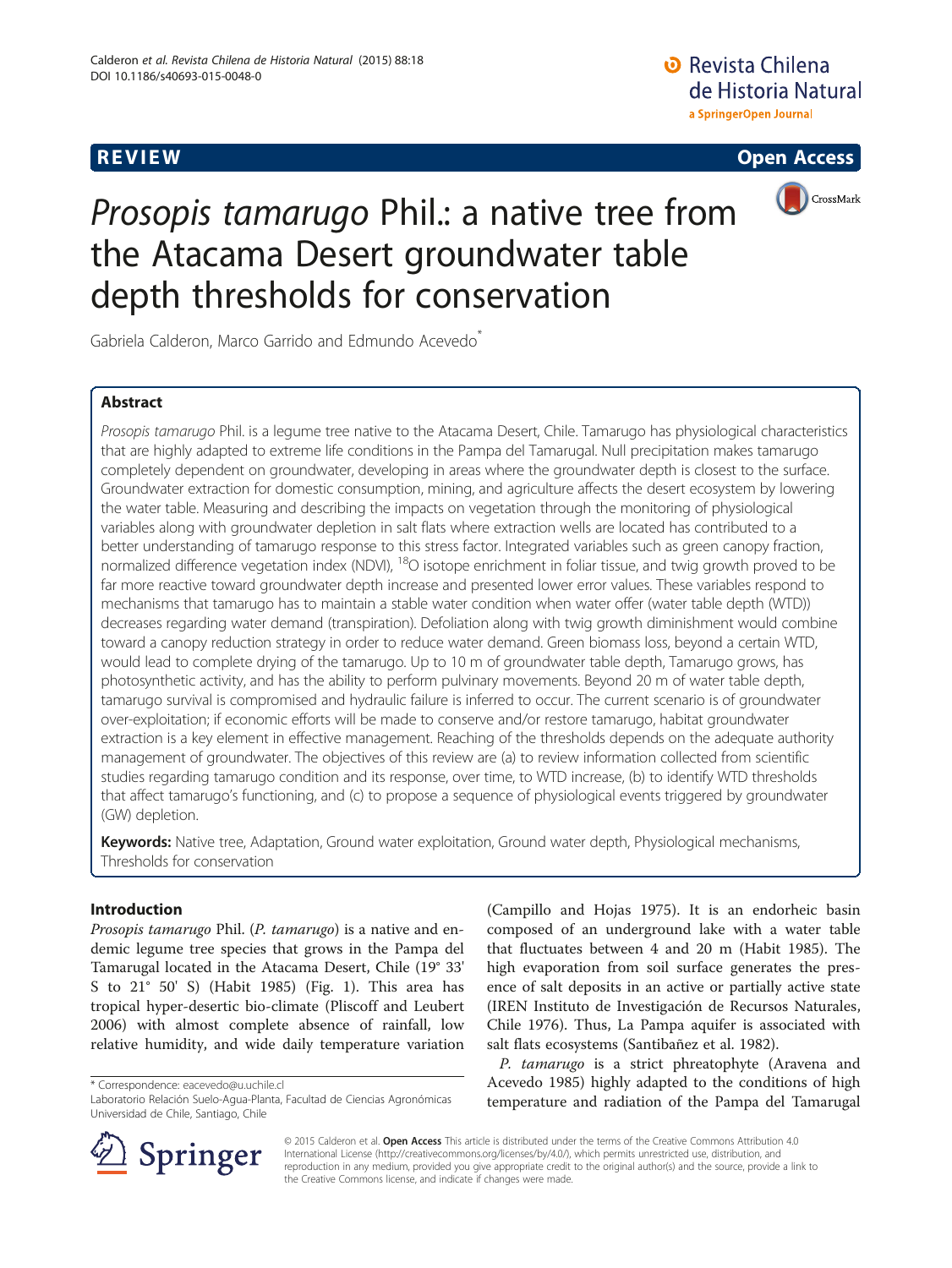(Lhener et al. [2001](#page-6-0)), and described as water stressresistant species (Acevedo et al. [1985\)](#page-6-0). However, at present, this species is at risk due to groundwater (GW) extraction for human and mining consumption (Rojas and Desargues [2007](#page-7-0)), which has induced a decline in the water table of all the aquifer, so now, it is considered as an officially protected species ("almost under threat" (UICN), "vulnerable" (Ministry of Environment [2012](#page-7-0))). The water flux into the aquifer is estimated to be from 880 to 1000 l/s while the water outflow is estimated to be as much as 4000 l/s (Chávez [2014\)](#page-6-0), including 1100 l/s used by evaporation and evapotranspiration, about 2000 l/s of water extraction for human consumption,

particularly the city of Iquique, and about 900 l/s for mining and others.

There are impacts of GW extraction on natural vegetation (Elmore et al. [2006\)](#page-6-0), particularly if overexploited. These impacts can be observed in various scales; individual plants may show biomass reduction facing water stress which in a greater scale can be observed through lower normalized difference vegetation index (NDVI) values, and in more severe drought scenarios, when tolerance thresholds have been overcome, specific plant populations may decrease, changing community composition and ecosystem dynamics permanently. It is important to monitor these impacts since desert vegetation

<span id="page-1-0"></span>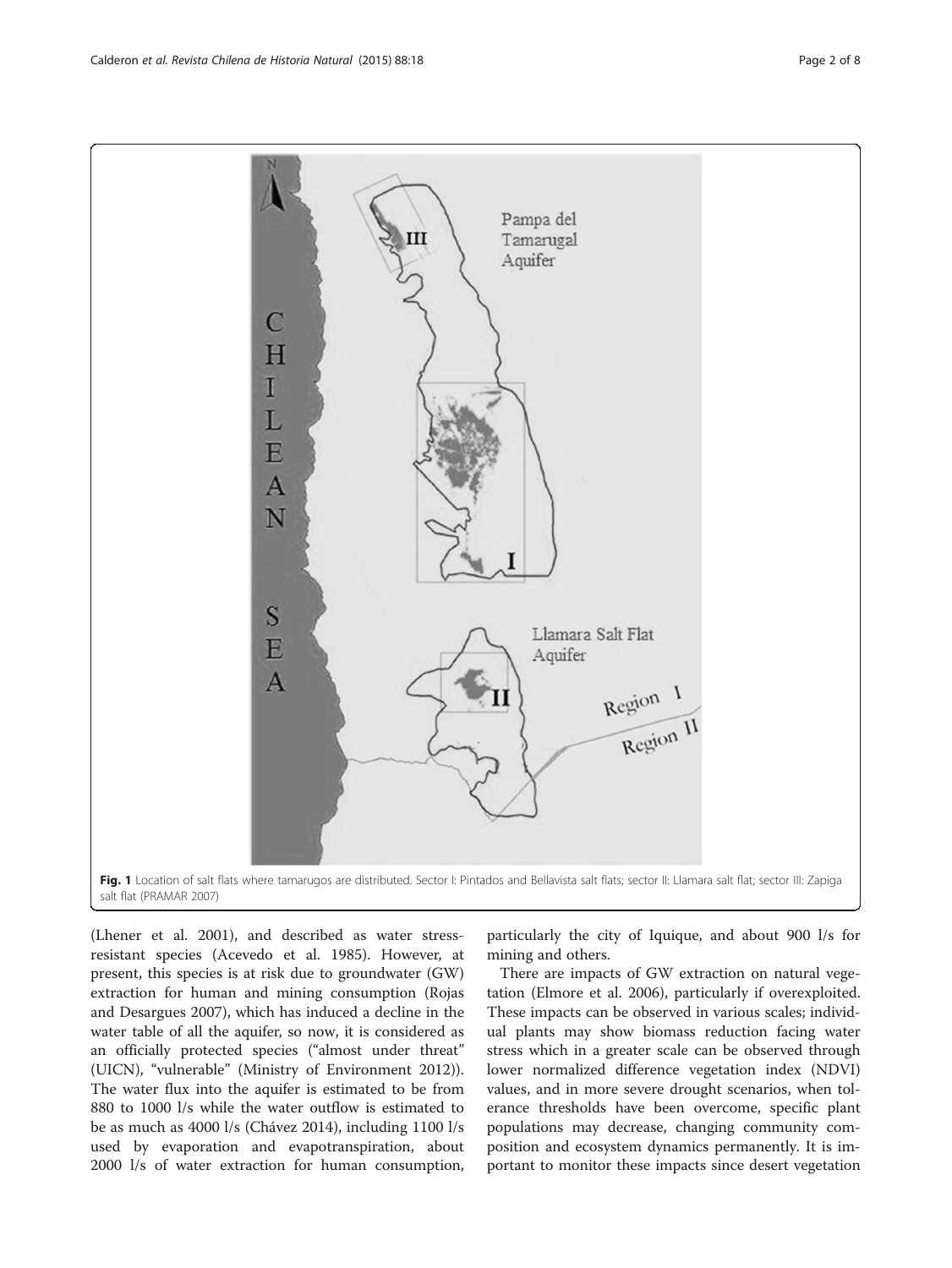provides ecosystem services such as the regulation of the hydrological cycle, conservation and nursery of endemic and rare species, and the provision of an oasis for local settlements, grazing, and small-scale agriculture (Ezcurra [2006\)](#page-6-0).

Tamarugos are subject to multiple stress factors, which may be biotic or abiotic in nature and that affect plant productivity. Abiotic stresses can affect growth through various physiological processes (Thomas and Packham [2007](#page-7-0); Pallardy [2008](#page-7-0)). If a stress factor exceeds the threshold of physiological performance, the survival of the plant depends on the activation of physiological and biochemical mechanisms of avoidance or tolerance, on the flexibility of these mechanisms, on the compensatory abilities, and on the intensity and duration of the stressor (Mandre [2002\)](#page-6-0). Therefore, an understanding of the mechanisms triggered under stressful conditions is needed to preserve this fragile forest ecosystem. The objectives of this review are (i) to review information collected from scientific studies regarding tamarugo condition and its response, over time, to water table depth (WTD) increase, (ii) to identify WTD thresholds that affect P. tamarugo in their condition, and (iii) to propose a sequence of physiological events triggered by GW depletion.

### Review

### The tamarugo ecophysiology

Tamarugo grows in a desertic climate, with a broad thermal oscillation between night and day, extreme temperatures, frequent winter frosts, low daytime relative humidity, high solar radiation, almost absolute absence of precipitation registering an annual mean of 5 mm per year, saline and alkaline soils (54–500 dS  $m^{-1}$  and pH of 8.4) (Santibañez et al. [1982](#page-7-0)), and variable WTD (Acevedo et al. [2007](#page-6-0)). P. tamarugo has adapted its physiology to these extreme conditions (Acevedo et al. [2007](#page-6-0)). P. tamarugo trees are distributed in areas where the WTD is between 4 and 18 m (Acevedo and Pastenes [1983](#page-6-0)) in the Bellavista, Zapiga, Pintados, and Llamara salt flats (Fig. [1\)](#page-1-0). P. tamarugo root system is composed by long pivoting roots reaching the groundwater table and a root mat at less than a meter depth from the soil surface (Sudzuki [1969\)](#page-7-0). Soil moisture is almost null at surface level, covered by salt crusts, but it increases at about 30 to 80 cm soil depth where the root mat is located (Ortiz [2010\)](#page-7-0). Mooney et al. ([1980](#page-7-0)) proposed that during summer and spring, the lowest water potential values (Ψ) registered during daytime are at plant level followed by the root mat. Due to this gradient, water passes from the capillary fringe to the roots and then toward the plant. At night, as atmospheric evaporative demand decreases and the  $\Psi$  of the plant rises, the lowest  $\Psi$  values are registered in the high salinity root mat zone. Water moves both from the capillary fringe and from the crown of the tree to this zone, explaining greater soil moisture in this area. The root mat zone would serve as a water reservoir for the winter season when WTD drops (Mooney et al. [1980\)](#page-7-0). Through the study of isotopic composition of water in the tamarugo soil-plant-atmosphere system, Aravena and Acevedo ([1985\)](#page-6-0) proved that the water comes from the aquifer.

P. tamarugo is a halophyte species (Mooney et al. [1980](#page-7-0)); the salt tolerance mechanisms of P. tamarugo have not been studied directly. Studies on other Prosopis species conducted by Kahn [\(1987\)](#page-6-0) and Reinoso et al. ([2004\)](#page-7-0) in P. strombulifera and Ramoliya et al. ([2006\)](#page-7-0) in P. cinerea indicate that  $Na<sup>+</sup>$  was accumulated by the plants in the roots. On the other hand, roots exposed to higher salinity presented higher renewal rates in P. strombulifera, suggesting root absorption as desalting mechanism (Ramoliya et al. [2006\)](#page-7-0). Like these members of the *Prosopis* gender, *P. tamarugo* would present a  $Na<sup>+</sup>$ exclusion/accumulation mechanism at root level and the capacity to undergo osmotic adjustment to endure soil Ψ reduction produced by the osmotic activity of salts in the soil solution (Acevedo et al. [2007\)](#page-6-0).

Acevedo et al. [\(1985c](#page-6-0)) demonstrated that P. tamarugo have the ability to perform osmotic adjustment maintaining turgor at about 0.8 MPa when varying the soil  $\Psi$ from −0.06 to −3.0 MPa. This adjustment allows the plant to maintain higher relative water content in leaves at low values of Ψ, favoring a positive pressure potential and an active metabolism. Researches have described the behavior of P. tamarugo stomatal resistance during a daytime period (Ortiz [2010](#page-7-0)). During early morning, the stomatal resistance decreases. From 10 am toward midday, this resistance has an abrupt change of direction and increases in line with an increase in vapor pressure deficit (vpd) toward a maximum resistance (Ortiz [2010](#page-7-0)). Mooney et al. ([1980](#page-7-0)) described active stomatal control of the water balance of tamarugo as a key aspect of the P. tamarugo enduring harsh atmospheric conditions.

P. tamarugo can adjust the leaf angle to avoid direct irradiation and photoinhibition (Chavez et al. 201[3a](#page-6-0), [b,](#page-6-0) Chávez [2014](#page-6-0)), in a process where cells of one side of the pulvinus swell osmotically while those on the opposite side shrink, effecting a curvature of the pulvinus through turgor-based volume changes (Liu et al. [2007](#page-6-0), Pastenes et al. [2004\)](#page-7-0).

Twig growth is directly related to water conditions necessary for cell elongation. Restrictions in water or nutrient transport are related to inhibition of twig growth (Wilson [2000\)](#page-7-0). P. tamarugo has been observed to respond to groundwater depletion by reducing twig growth rate (Squella [2013](#page-7-0)). Another biomass reduction mechanism performed by *P. tamarugo* is defoliation. Chlorophyll degradation, loss of foliage, and irregular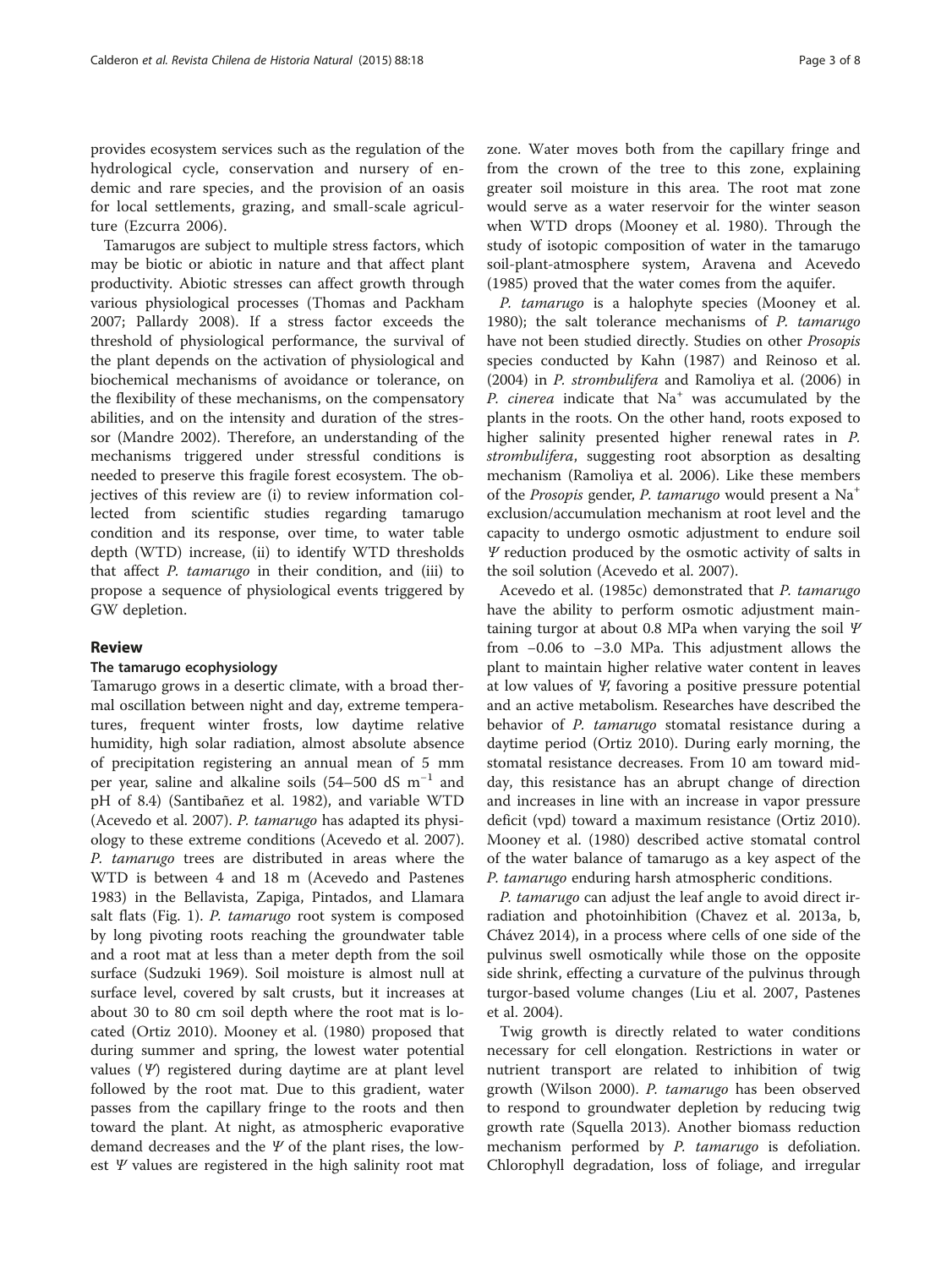canopy structure are typical symptoms of forest decline (Deshayes et al. [2006](#page-6-0)), but to our knowledge, they have not been studied in P. tamarugo. The magnitude of defoliation, observed through canopy-related variables, is apparently quantitative and reflects the severity of water stress (Rood et al. [2003\)](#page-7-0). Ortiz et al. ([2012](#page-7-0)) negatively associated WTD with *P. tamarugo* plant vigor, suggesting a biomass reduction strategy as a response of tamarugo to water stress.

# Water table depth, physiological responses, and tamarugo decline

Since 1988, the authorized GW extractions have exceeded the aquifer's natural recharge, generating a depletion of the GW table in the aquifer (Rojas et al. [2013](#page-7-0)). The aquifer's natural recharge is estimated at 880 l/s (DICTUC [2006\)](#page-6-0); and in 2011, estimated water extraction would have reached 4000 l/s (DGA [2011\)](#page-6-0). The Chilean water service (Dirección General de Aguas (DGA)) officially declared the Pampa del Tamarugal aquifer as a restricted area in 2009 (Res. DGA Number 245), and therefore no new GW extraction rights were granted thereon. Nevertheless, preexisting extraction rights are still available assets in the "water market" and can be acquired.

P. tamarugo was mainly located in areas with less than 15 m of WTD, and 50 % of the trees were in areas with WTD less than 10 m. WTD maps for the 1960–1993 period built by the JICA-DGA-PCI Project [\(1995\)](#page-6-0) concluded that no significant GW depletion occurred for that period. Pumping was concentrated in the northeastern part of the study area (Canchones) for the 1993– 1998 period, GW depletion occurred, thus, especially in that area leaving few P. tamarugo locations with less than 10 m GWD. By 1998, no P. tamarugo stands in areas with WTD greater than 20 m. In 2005, a new cluster of wells appeared in the northern part of the study area (El Carmelo), the major WTD depletion occurred around this new cluster from 2005 to 2013. By 2013, only a few areas where *P. tamarugo* were distributed had less than 10 m WTD and the lines of 20 m WTD got close to the P. tamarugo settling in the north and the east of the study area reaching natural forests in the north. According to the information collected by Chávez ([2014\)](#page-6-0), groundwater depth would have increased approximately 5 m from 1988 to 2013. The aquifers in question are the only source of drinking water for urban areas, as well as a source for agricultural irrigation and mining enterprises, all of which are activities that have increased extraction rates through the years (DGA [2011\)](#page-6-0).

Chilean environmental authorities have consensus on the fact that the decline of the P. tamarugo trees is due to GW depletion. Studies on the magnitude of the impacts and the extent and the thresholds for P.

tamarugo's survival are required for environmental impact assessment and water as well as basin management (Chávez et al. [2013b\)](#page-6-0).

#### Physiological responses

The mechanisms of tree mortality as a result of water stress are related to the plant capacity to regulate carbon and water balance under drought (McDowell et al. [2008](#page-7-0)). Carbon starvation is expected to affect plants that close their stomata at relatively low xylem water tensions (relatively isohydric plants) whereas hydraulic failure is expected to occur in plants that keep their stomata open during drought (relatively anisohydric plants) (McDowell et al. [2008](#page-7-0)). Adjustments in stomatal resistance reduce transpiration in response to declining hydraulic conductance helping plants to avoid  $\Psi$  that may lead to cavitation (Sperry [2000](#page-7-0)). Isohydric and anisohydric mechanisms in response to drought vary depending on the combination of intensity and duration factors, long-term moderate stress, short-term intense stress, etc. Studies indicate that water stress in the Pampa del Tamarugal would be better described as long-term moderate stress (Ortiz [2010\)](#page-7-0).

For a better understanding of the water relations of P. tamarugo, it is possible to discriminate between death by carbon starvation and hydraulic failure due to harsh water conditions. P. tamarugo performs stomatal closure at midday in response to harsh environmental conditions, but monitoring over a long period of time, they maintained relatively stable minimum stomatal resistance values. Ortiz [\(2010](#page-7-0)) and Squella [\(2013\)](#page-7-0) did not observe significant differences in minimum stomatal resistance in a monitoring of four groups of P. tamarugo trees from different WTD scenarios (two groups enduring GWD increase and two groups with no GWD increase). On the other hand, these authors observed that there was no significant difference in predawn  $\Psi$  values between consecutive years, but only variations between seasons, within a year that could be related to the P. tamarugo's phenological stage (Sudzuki [1985](#page-7-0); Mooney et al [1980;](#page-7-0) Acevedo and Pastenes [1983\)](#page-6-0), specifically, to a decrease of the green cover fraction of the trees during winter (Acevedo et al. [2007\)](#page-6-0). Nevertheless, in some cases, the lowest  $\Psi$  values were registered in the group of trees that experienced the most significant WTD descent. This shows that the water status of P. tamarugo at the studied WTDs is a relatively conserved variable. The minimum control of the leaf stomatal resistance between different WTDs at the observed differences in water potential supports the anisohydric behavior of P. tamarugo, eventually generating death by cavitation.

Ortiz [\(2010](#page-7-0)) and Squella [\(2013\)](#page-7-0) monitored  $^{13}C$  discrimination ( $\Delta^{13}$ C) in *P. tamarugo* plants. Through the use of  $\Delta^{13}$ C, it is possible to trace photosynthetic activity in plants (Farquhar et al. [1982](#page-6-0)). Measuring isotopic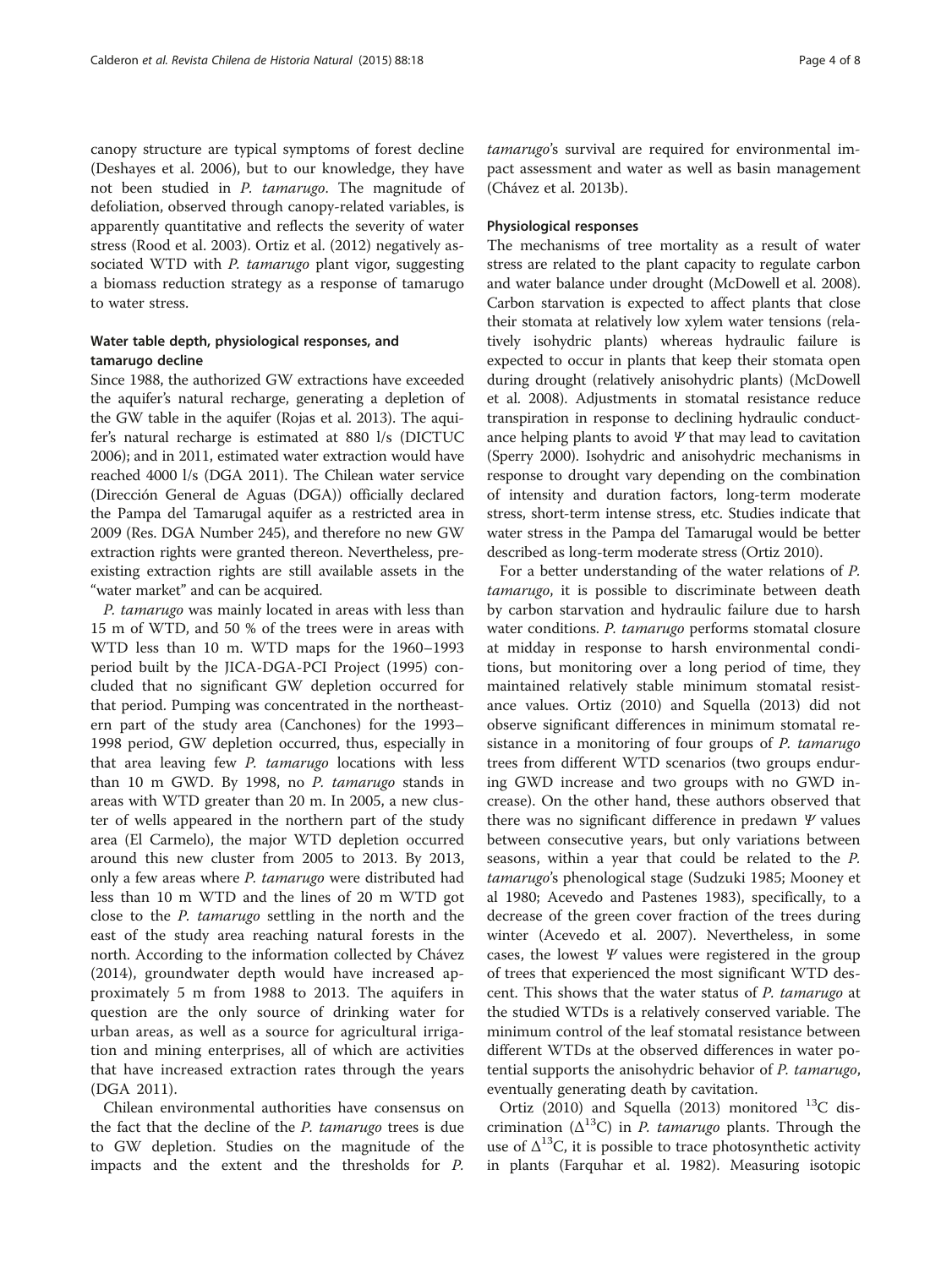composition in leaf tissue would allow inferring on photosynthetic activity as higher values of Δ would evidence greater photosynthetic rate. Neither of the studies observed variation in isotopic 13C discrimination in trees subject to decrease in the water table. There might be a threshold of water availability beyond which isotopic discrimination may suffer alterations (Squella [2013](#page-7-0)).

Regarding stomatal resistance,  $^{18}$ O isotope concentrations in foliar tissue of P. tamarugo can describe the processes occurring in trees. It has been demonstrated that leaf tissue  $18$ O is a very sensitive indicator of stomatal resistance. As stomata partially close,  $^{18}O$  increases. The advantage of  $^{18}$ O enrichment is that it gives an integrated value of stomata resistance/conductance over time (Barbour [2007](#page-6-0)). When monitoring P. tamarugo response to GW depletion,  $^{18}O$  is a sensitive variable. A set of trees facing similar vpd conditions throughout the day that record different values of  $\delta^{18}O$ could lead to understand that these differences are related to differences in WTD. Squella ([2013](#page-7-0)) studied the effect of WTD on P. tamarugo water parameters at Llamara salt flat which has an independent confined aquifer. The trees away from a pumping well along a transect (higher WTD) presented lower values of  $\delta^{18}O$ in leaf tissue than trees experiencing higher WTD. The study suggests that P. tamarugo trees facing drought conditions may have partial stomatal closure that would increase  $\delta^{18}$ O (Barbour et al. [2000](#page-6-0), Barbour [2007](#page-6-0)). This change in integrated stomatal resistance indicated by the increase in  $\delta^{18}O$  is not observed with the point diffusion resistance measurements at the time of minimum stomatal resistance.

In terms of growth, Squella [\(2013](#page-7-0)) associated linear and negatively twig growth with WTD in the Llamara salt flat, where the twig growth reached null values at table depths of 11.7 m. Ortiz [\(2010\)](#page-7-0) described the relationship between foliage loss of P. tamarugo trees and WTD. The objective was to study the spatial and temporal variability of the WTD and its impact on the P. tamarugo forest located at the Pintados salt flat. WTD was modeled using the data of 21 observation wells distributed on the salt flat. Landsat images were processed to obtain NDVI values of the forest. The study revealed that NDVI values decreased as the WTD increased. The tamarugos of the Pintados salt flat reached a minimum NDVI (NDVI =  $0.1$ ) at 10 m WTD. This reduction in NDVI was associated with diminishment of foliar biomass as observed by Ortiz [\(2010\)](#page-7-0) in the Llamara salt flat, P. tamarugo trees responded to WTD by reducing the green canopy fraction.

Through the use of remote sensing, Chávez et al. ([2013b\)](#page-6-0) monitored vegetation indexes of the tamarugo forest (NDVI or NDVI derivatives) along with the WT depletion in different salt flats of the Pampa del

Tamarugal. The time series that illustrated WTD and NDVI values of the Pampa del Tamarugal indicated that as a consequence of the WT depletion in the Pampa del Tamarugal aquifer during 1988–2013, water condition of tamarugos presented a decline. During that period of time, Landsat NDVI<sub>Winter</sub> (indicator of green biomass) values diminished in 19 % and Landsat ΔNDVI<sub>Winter-Summer</sub> (an indicator of the available water in trees needed to perform leaf pulvinus movement) values decreased 51 % (Chávez et al. [2013b](#page-6-0)). Investigators identified the range up to 10–12 m as an optimal range for tamarugo survival, considering historical distribution and water status retrieved from NDVI metrics. Taking into account the historical distribution of P. tamarugo at depths less than 18–20 m, that trees getting close to this WTD presented a green canopy fraction (GCF) of 0.25 (established by Chávez et al. [2013b](#page-6-0) as a threshold for tamarugo conservation), and that beyond this threshold trees can no longer perform pulvinar movements to avoid direct high solar radiation accelerating the drying process, the conclusions of this research suggested a groundwater depth of 20 m as a threshold for tamarugo's survival.

# Sequence of physiological events triggered by GW depletion

Water deficit affects all the physiological processes of a plant. The temporal sequences in which these processes are affected are relevant at the moment of establishing thresholds according to the behavior of physiological variables. Rood et al. [\(2000\)](#page-7-0) described an eco-physiological model of tree responses toward water stress, in plant species that regulate water loss through surface reduction, similar to what is observed in *P. tamarugo* who sheds foliage facing WTD increase. According to the model, water deficit affects two main physiological processes, stomatal closure and diminishment of twig growth. The sequential events when water deficit increases steadily induces xylem cavitation leading to early senescence and ultimately ending with twig death.

The researches revisited in this review provide an opportunity to adapt this model for the study of P. tamarugo trees. The behavior of variables associated with plant Ψ, stomatal resistance, vigor, and biomass faced with WTD increase has been described (Table [1](#page-5-0)).

Integrated variables such as:  $\delta^{18}O$ , NDVI, twig growth, and GCF are far more reactive toward WTD increase and presented lower error values. These variables respond to mechanisms that *P. tamarugo* perform to maintain a stable water condition when water supply (WTD) is deficient regarding water demand (transpiration).

Under this scenario, *P. tamarugo* responds with strategies that lead toward a reduction in water demand. Considering that tamarugo would behave as a relatively anisohydric plant, facing water stress, tamarugo would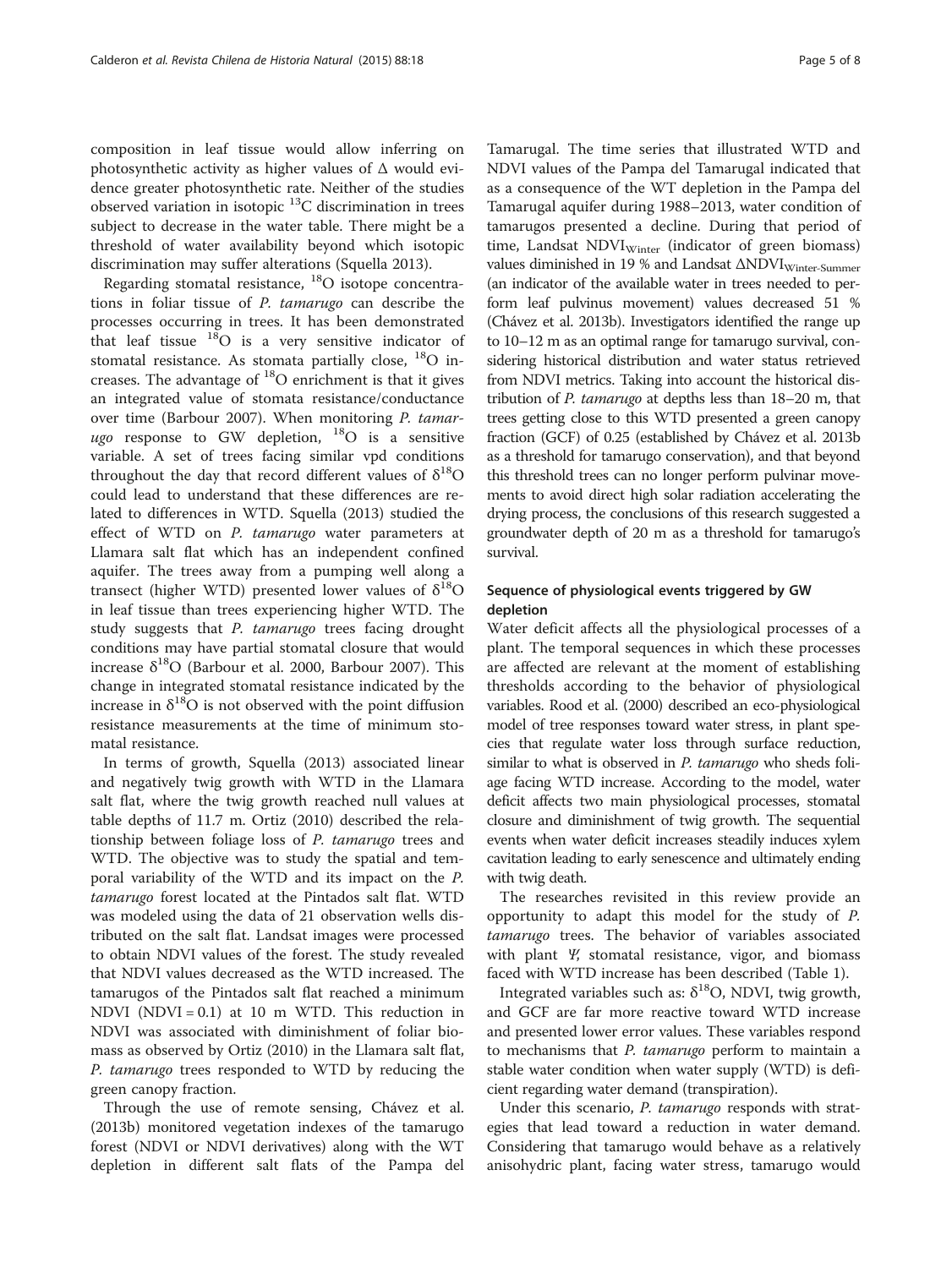<span id="page-5-0"></span>Table 1 Behavior of physiological variables of tamarugo toward groundwaterdepletion

| Response variables (Y)                                     | Sensitivity                | <b>Behavior</b><br>(slope or $\Delta$ ) |
|------------------------------------------------------------|----------------------------|-----------------------------------------|
| Predawn water potential                                    | Partially<br>sensitive     | $-\wedge$                               |
| Stomatal resistance                                        | Partially<br>sensitive     | $+\wedge$                               |
| <sup>18</sup> O isotope concentrations in foliar<br>tissue | Partially<br>sensitive     | $+\wedge$                               |
| <sup>13</sup> C isotope discrimination in foliar tissue    | Insensitive                | $\Lambda = 0$                           |
| NDVI values (activity and defoliation)                     | Highly sensitive           | $-\Delta$                               |
| Twig growth                                                | Highly sensitive           | $-\Delta$                               |
| GCF                                                        | Highly sensitive $-\Delta$ |                                         |

face a decrease in water conditions with partial stomatal closure and reduction of green canopy fraction would precede permanent stomatal closure, most likely performed toward final stages of the response sequence. Using available information, defoliation would be one of the first elements observed at our scale of work of the tamarugo water stress response sequence (TWSRS) along with twig growth diminishment (as growth is particularly sensitive to changes in cell turgor associated with water condition) (Hsiao and Acevedo [1974\)](#page-6-0). Later in the sequence, partial stomatal closure would generate extreme plant  $\Psi$  values that would lead to xylem

cavitation and twig death in the TWSRS. Twig death, in conjunction with an ongoing and constant defoliation, would contribute to green biomass reduction strategy up to a point, aggravated by the inability of P. tamarugo to perform pulvinary movements to avoid direct radiation, and would lead to hydraulic failure and complete drying of the P. tamarugo.

Therefore, Rood's model is a good starting point, with the difference that defoliation occurs as one of the first responses of P. tamarugo to lowered WTD and stomatal closure has low sensitivity to WTD. All the information point to an anisohydric behavior of P. tamarugo. What appears to cause twig death is xylem cavitation immediately after P. tamarugo cease to perform pulvinary movements (Fig. 2).

# Conclusions

# Thresholds for conservation

Can we identify the thresholds of WTD related to the triggering of each step of the TWSRS? Thresholds presented by Squella, Ortiz, and Chavez may be related to different physiological processes in the TWSRS.

Ortiz's use of the NDVI to monitor foliage loss in response to GW depletion proposes a threshold at which NDVI values tend to zero and tamarugo activity is almost null (10 m). Squella's threshold holds relation with its analog process in the sequence, twig growth diminishment, and describes GW table depth at which growth



Fig. 2 Physiological events triggered at various water table depths in Prosopis tamarugo Phil. Tamarugo maintains its water status to a groundwater depth of approximately 10 m by decreasing water demand through partial defoliation and decreased twig growth. Beyond this depth, the trees start to decrease their predawn water potentials. A drop in water offer negatively affects tamarugo water status and triggers the tamarugo water stress response sequence (TWSRS). Tamarugo faces drought with partial stomatal closure. Early senescence and twig growth diminishment are the first mechanisms in the sequence, followed by twig death caused by xylem cavitation. This biomass reduction strategy contributes to reduce water demand. Tamarugo drawing taken from Sudzuki ([1969\)](#page-7-0)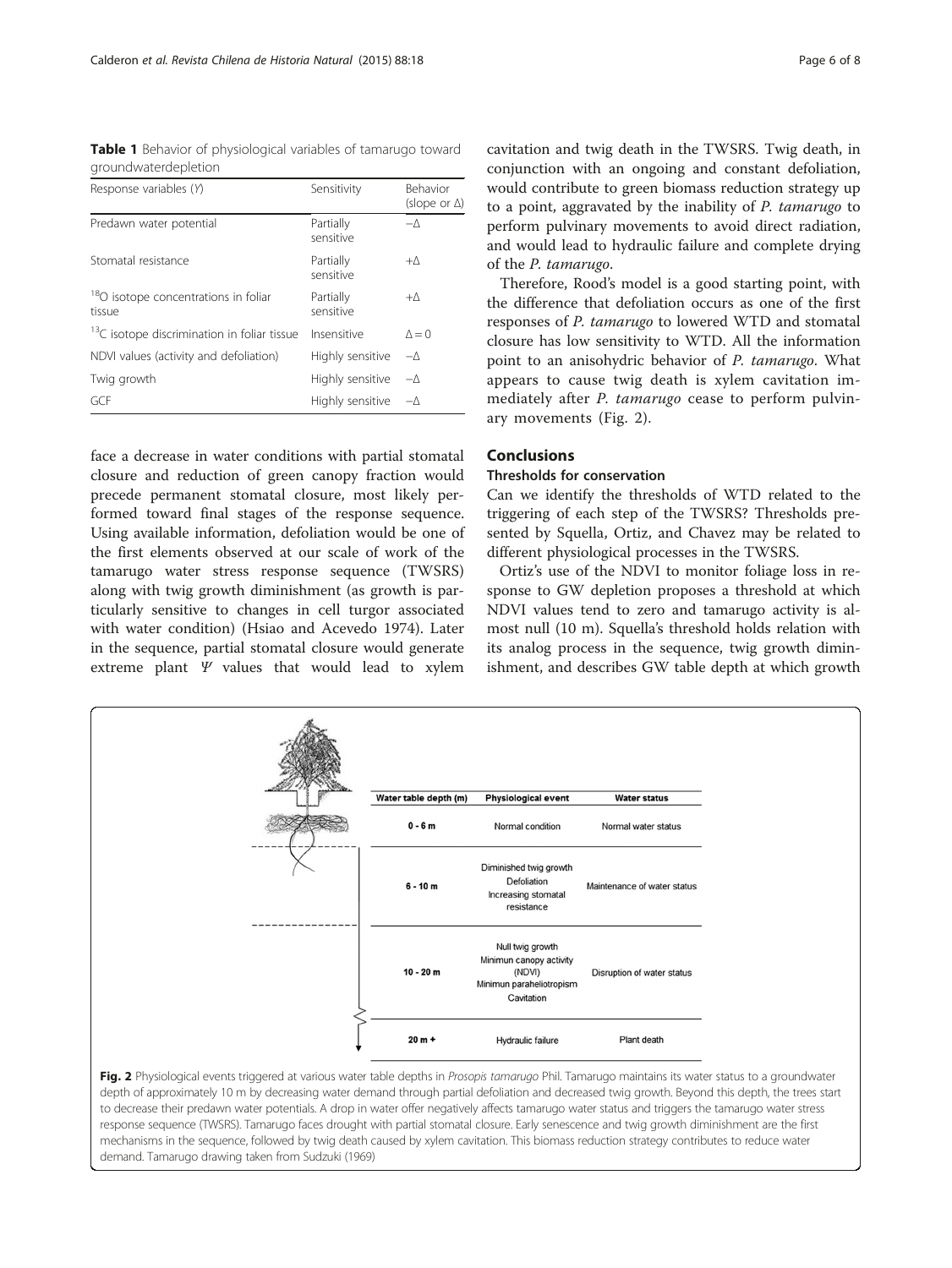<span id="page-6-0"></span>rates tend to zero (11.7 m). Chavez proposes a threshold of 20 m, facing which, trees are exposed to drying out and have the reflectance properties of a dead tree most adequately describing the last stage of the sequence, prior to death (20 m) (Fig. [2](#page-5-0)).

In regard to the information recollected and aiming a better understanding of the survival and mortality mechanism of P. tamarugo Phil., integrated variables proved to be more assertive and sensitive toward WTD. Environmental monitoring of the tamarugo forest could aim efforts toward perfecting and implementing methodologies that include measurements of the variables presented that are related to physiological responses located at each WTD threshold.

Efforts have been made and documented toward a better understanding about why and how tamarugos die due to water depletion. Although current researches may not be entirely conclusive, they shed light toward understanding that WTD is directly related to tamarugo water relations and, ultimately, to its conservation. The current scenario is a groundwater over-exploitation; therefore, if economic efforts are addressed to conserve and/or restore P. tamarugo, habitat groundwater extraction is a key element for an effective management. Reaching of the thresholds presented above depends on adequate authority management of groundwater extraction rate; this is an especially sensitive subject regarding the Chilean Water Code and may require political efforts.

#### Abbreviations

DGA: Dirección General de Aguas; GCF: green canopy fraction; GW: groundwater; MMA: Ministerio del Medio Ambiente; NDVI: normalized difference vegetation index; TWSRS: tamarugo water stress response sequence; VPD: vapor pressure demand; WTD: water table depth.

#### Competing interests

The Soil-Plant-Water Relations Laboratory of the Faculty of Agronomy of the University of Chile has an agreement with SQM, a Chilean mining industry, to follow up on the water relations of Prosopis tamarugo Phil. This review and proposed thresholds for conservation will help SQM to manage the water table depth in their water extraction wells of the Pampa del Tamarugal.

#### Authors' contributions

GC contributed toward conception and design of the review article. Analyzing and acquiring data relevant to the review purpose and drafting the publication. MG contributed data, and state of the art knowledge regarding environmental monitoring undergone in the Pampa del Tamarugal; he also contributed critical review and inputs. EA contributed with experience to the design of the article and maturation of concepts. Along with this, Acevedo contributed to the systematic review of the document and gave final approval for the publication of this release. All authors read and approved the final manuscript.

#### Acknowledgements

Financial support for this review was provided by the FONDECYT Project No. 1150799.

Received: 5 September 2015 Accepted: 11 November 2015 Published online: 02 December 2015

#### References

- Acevedo E, Pastenes J (1983) Distribución de Prosopis tamarugo Phil. En la Pampa del Tamarugal (Desierto de Atacama). Terra Aridae 2:317–335
- Acevedo E, Sotomayor D, Zenteno V (1985) Parámetros ambientales y comportamiento hídrico de Prosopis tamarugo Phil. en la localidad de Refresco (Pampa del Tamarugal). In: Habit M (ed) Estado Actual Sobre el Conocimiento de Prosopis tamarugo. FAO, Arica, p 483
- Acevedo E, Ortiz M, Franck N, Sanguineti P (2007) Relaciones hídricas de Prosopis tamarugo Phil. Uso de isótopos estables (Water Relations of Prosopis Tamarugo Phil. Use of Stable Isotopes)., Universidad de Chile, Agronomical Science issue N°14. The University of Chile, Santiago, Chile, p 82
- Aravena R, Acevedo E (1985) Estudio de la relación hídrica de Prosopis tamarugo Phil. mediante isótopos estables, oxígeno-18 y deuterio. (Study of the water relations of Prosopis Tamarugo Phil using stable isotopes, oxigen-18 and deuterium). In: Habit M (ed) Estado Actual Sobre el Conocimiento de Prosopis tamarugo. FAO, Arica, p 483
- Barbour MM, Fischer RA, Sayre KD, Farquhar GD (2000) Oxygen isotope ratio of leaf and grain material correlates with stomatal conductance and grain yield in irrigated wheat. Aust J Plant Physiol 27:625–637
- Barbour M (2007) Stable oxygen isotope composition of plant tissue: a review. Funct Plant Biol 34:83–94
- Campillo UR, Hojas A (1975) Hidrogeología de la Pampa del Tamarugal. Instituto de Investigación de Recursos Naturales. Corporación de Fomento de la Producción, Santiago, p 61
- Chávez RO (2014) Assessing water stress of desert vegetation using remote sensing: the case of the tamarugo forest in the Atacama Desert (Northern Chile), PhD thesis Wageningen University for the degree of doctor in the year 2014., p 174
- Chávez RO, Clevers JG, Herold M, Acevedo E, Ortiz M (2013a) Assessing water stress of desert tamarugo trees using in situ data and very high spatial resolution remote sensing. Remote Sens 5(10):5064–5088
- Chávez RO, Clevers JG, Herold M, Acevedo E, Ortiz M (2013b) Modelling the spectral response of the desert tree Prosopis tamarugo to water stress. Int J Appl Earth Obs Geoinf 21:53–65
- DGA (2011) Actualización de la oferta y la demanda de recursos hídricos subterráneos del sector hidrogeológico de aprovechamiento común Pampa del Tamarugal. Ministerio de Obras Públicas, Dirección General de Aguas, Santiago, p 92
- DICTUC (2006) Estudio hidrológico para actualización de la estimación de la recarga de los acuíferos de la Pampa del Tamarugal, Sur Viejo y Llamara. Pontificia Universidad Católica de Chile, Escuela de Ingeniería, Departamento de Ingeniería Hidráulica y Ambiental, Santiago, SOQUIMICH
- Deshayes M, Guyon D, Jean H, Stach N, Jolly A, Hagolle O (2006) The contribution of remote sensing to the assessment of drought effects in forest ecosystems. Ann For Sci 63(6):579–595
- Elmore AJ, Manning SJ, Mustard JF, Craine JM (2006) Decline in alkali meadow vegetation cover in California: the effects of groundwater extraction and drought. J Appl Ecol 43(4):770–779
- Ezcurra E (2006) Global deserts outlook. UNEP/Earthprint, San Diego, p p154
- Farquhar GD, O'Leary M, Berry J (1982) On the relationship between carbon isotope discrimination and the intercellular carbon dioxide concentration in leaves. Aust J Plant Physiol 9:121–137
- Habit M (1985) Estado Actual del Conocimiento sobre Prosopis tamarugo Phil. FAO, Santiago, p 483, Oficina Regional para América Latina y El Caribe
- Hsiao TC, Acevedo, E (1974) Plant responses to water deficits, water use efficiency, and drought resistance. Agricultural Meteorology 14:59–84.
- IREN (Instituto de Investigación de Recursos Naturales), Chile (1976) Inventario de los recursos naturales de la Primera Región, Tarpacá., Convenio IREN-SERPLAC, Primera Región. Informe No 36, Vol. I
- JICA-DGA-PCI (1995) Study on the development of water resources in northern Chile. Gobierno de Chile, Santiago
- Kahn D (1987) Physiological survey of Pakistan coast with special reference to pasture and forest development through biosaline technique., p 543, PhD Thesis, University of Karachi, Department of Botany
- Lhener G, Delatorre J, Lütz C, Cardemil L (2001) Field studies on the photosynthesis of two desert Chilean plants: Prosopis chilensis and Prosopis tamarugo. Journal of Photochemistry and Photobiology B: Biology 64:36–44.
- Liu CC, Welham CVJ, Zhang XQ, Wang RQ (2007) Leaflet movement of Robinia pseudoacacia in response to a changing light environment. Journal of Integrative Plant Biology 49:419–424
- Mandre M (2002) Stress concepts and plants. Forestry Studies 36:9–17